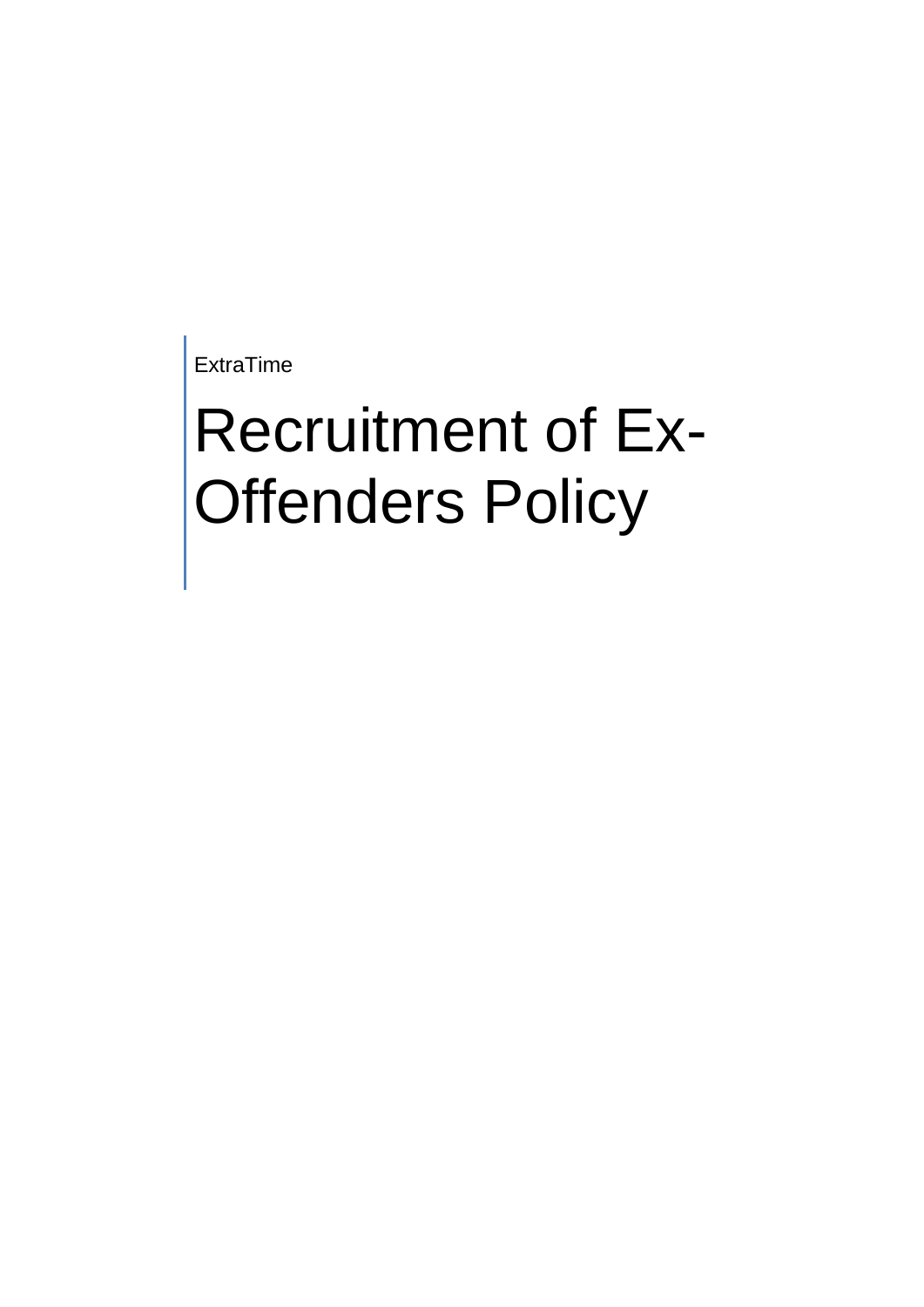

Extratime is committed to the fair treatment of its staff, potential staff or users of its services, regardless of race, gender, religion, sexual orientation, responsibilities for dependants, age, physical/mental disability or offending background.

The charity actively promotes equality of opportunity for all with the right mix of talent, skills and potential and welcome applications from a wide range of candidates, including those with criminal records. Candidates are selected for interview based on their skills, qualifications and experience.

As an organisation using the DBS (Disclosure and Barring Service) service to assess applicants' suitability for positions of trust, extratime complies fully with the DBS Code of Practice and undertakes to treat all applicants for positions fairly. It undertakes not to discriminate unfairly against any subject of a disclosure on the basis of a conviction or other information revealed.

All posts within extratime both paid and voluntary require a DBS Enhanced Check. All application forms, job adverts and recruitment briefs will contain a statement that a disclosure will be requested in the event of the individual being offered the position.

extratime encourages all applicants to self disclose details of their criminal record on the application form. The charity requests that completed application forms are sent to the recruiting manager, marked confidential. The charity guarantees that this information will only be seen by those who need to see it as part of the recruitment process.

As extratime provides services for children, young people and vulnerable adults the charity reserves the right to ask questions about an applicant's entire criminal record, including those that are 'spent'. Extratime is exempt from the provisions of the Rehabilitation of Offenders Act 1974 by virtue of the Rehabilitation of Offenders Act 1974 (Exceptions) (Amendment) Order 2002 for positions involving regular contact with children, young people or a vulnerable client group. This applies to both paid or voluntary posts within the charity.

The charity ensures that all those in extratime who are involved in the recruitment process have been suitably trained to identify and assess the relevance and circumstances of offences. They have also received appropriate guidance and training in the relevant legislation relating to the employment of ex-offenders, e.g. the Rehabilitation of Offenders Act.

At interview, or in a separate discussion, an open and measured discussion will take place on the subject of any offences or other matter that might be relevant to the position. Failure to reveal information that is directly relevant to the position sought could lead to withdrawal of an offer of employment or dismissal if employment has commenced.

Extratime makes every subject of a DBS check aware of the existence of the DBS Code of Practice and makes a copy available on request.